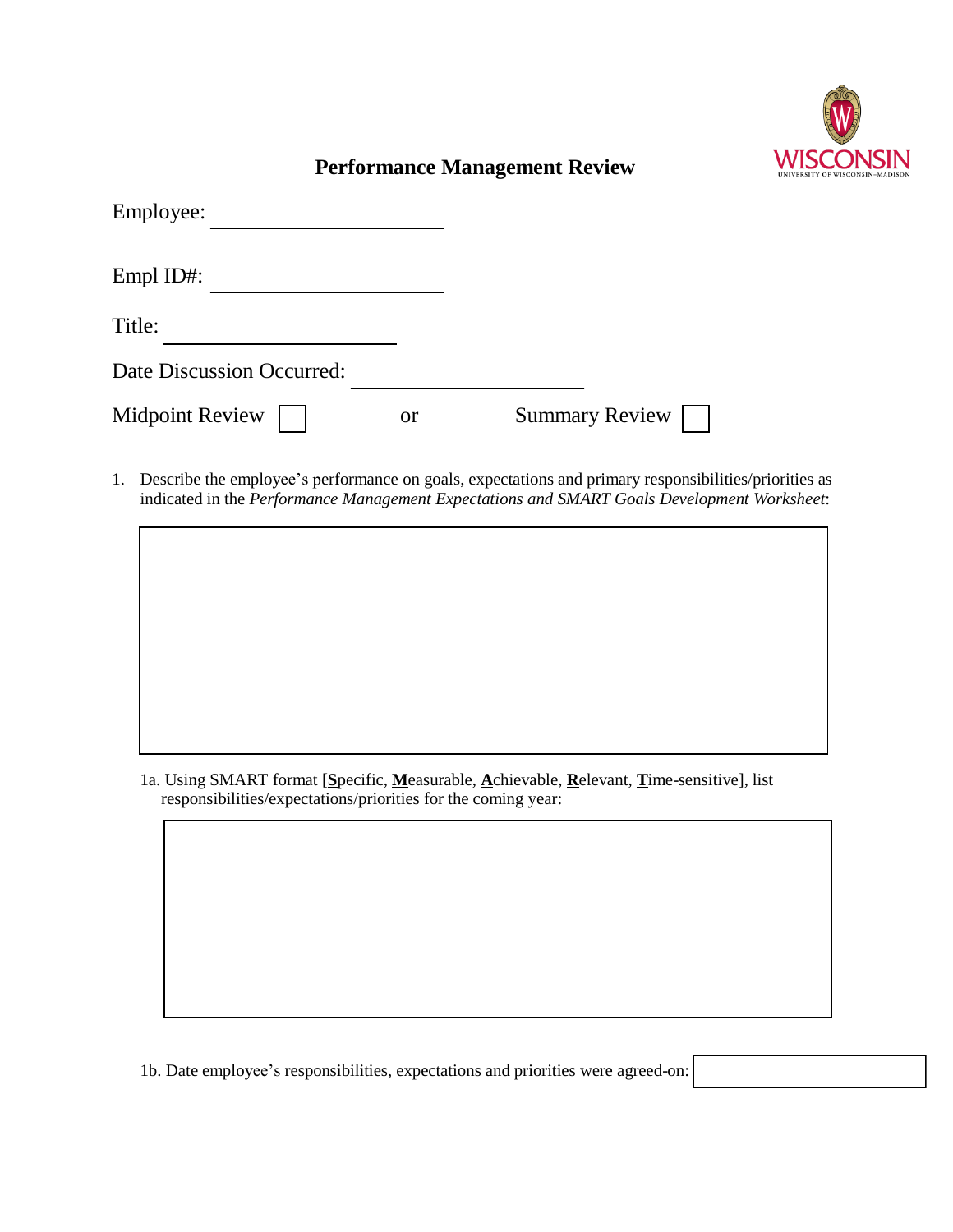2. List the employee's strengths and areas for growth:

3. List any barriers to effective work performance and job satisfaction/engagement: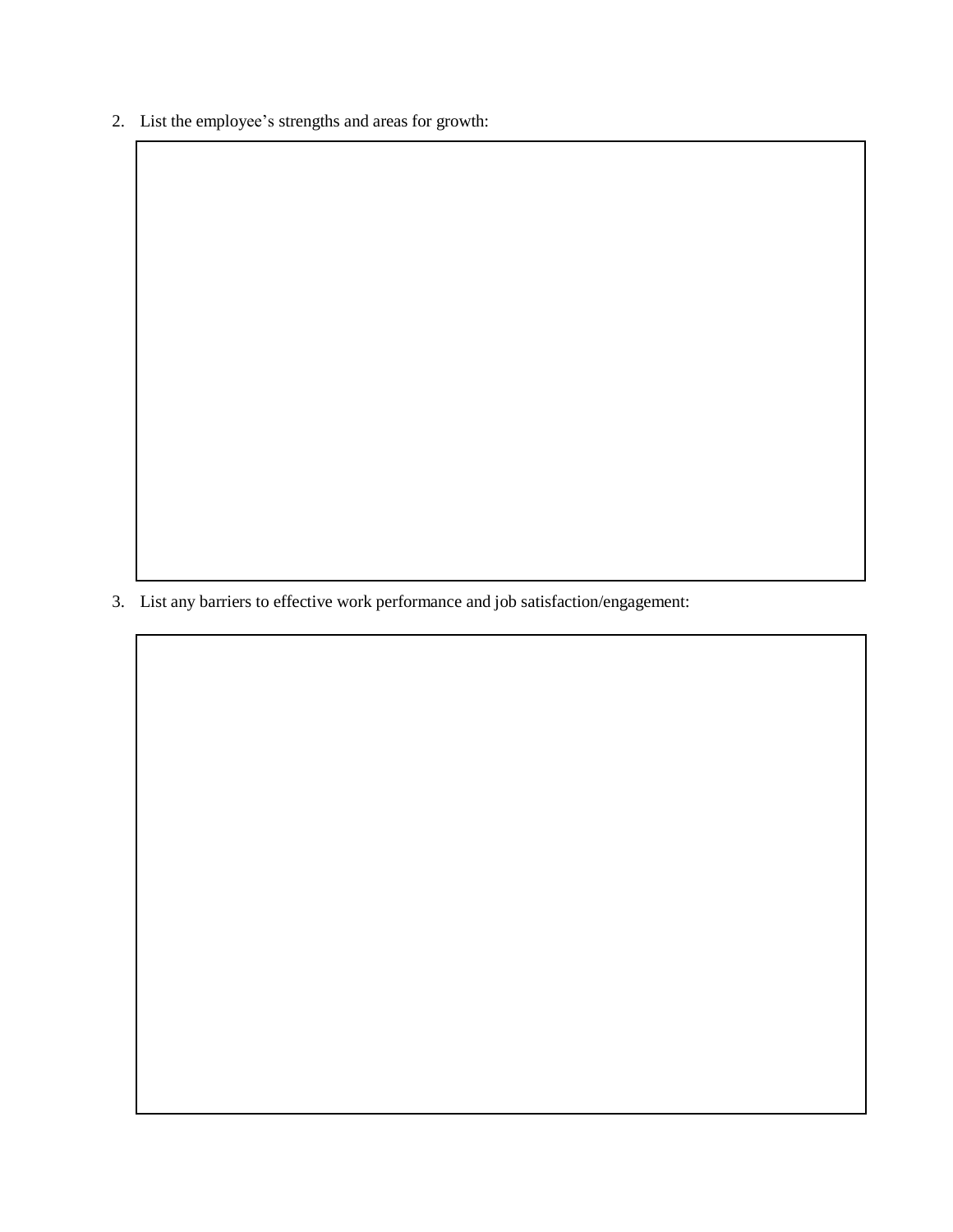4. Describe how employee responsibilities, goals, expectations and priorities link to unit goals and overall department mission:

5. List possible work process improvements: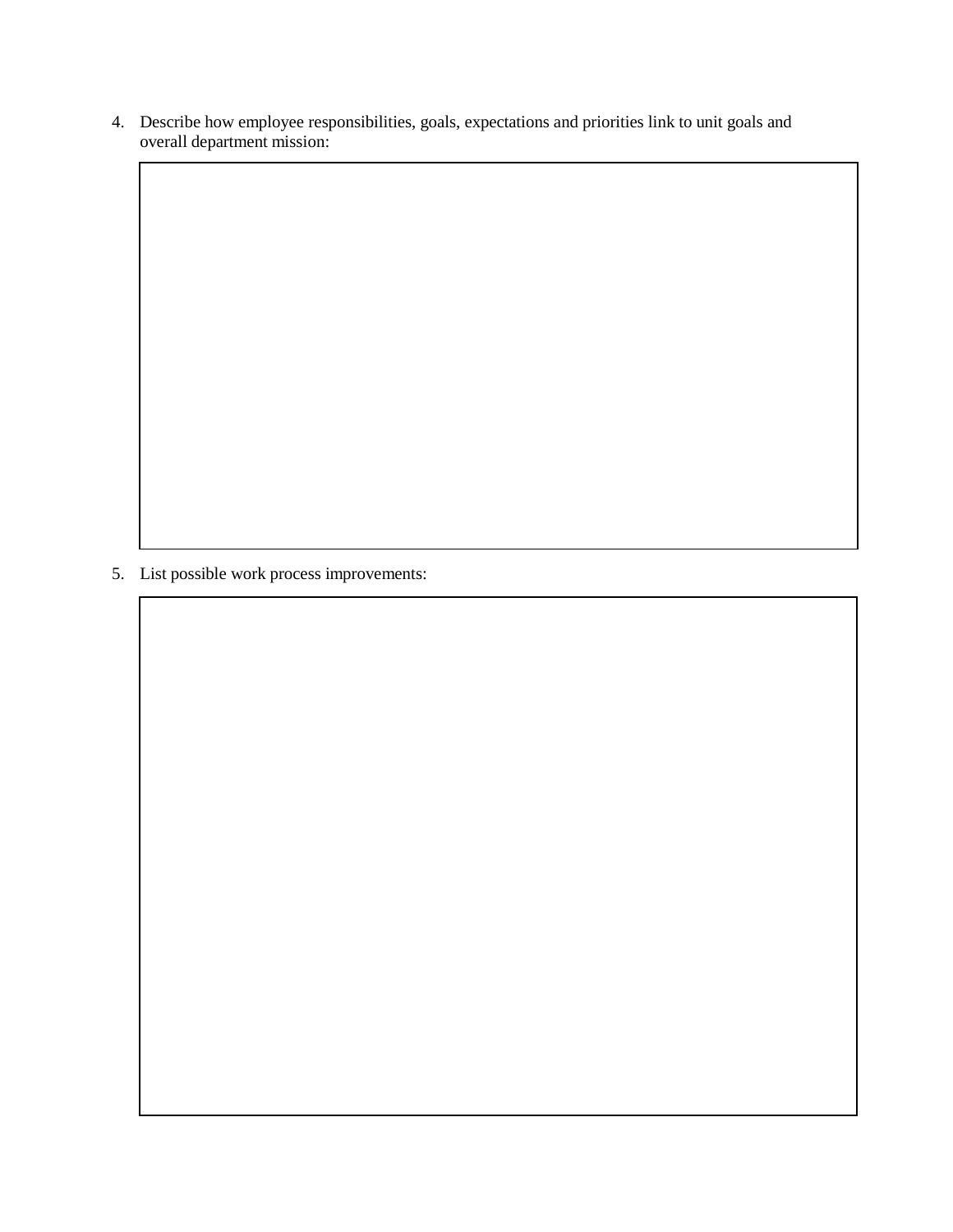6. Describe employee's development (over past year; future needs for current job; long term career goals and development needs to achieve them):

7. Does the employee continue to grow to meet future needs and demands of our changing environment?

|  | - -<br>es<br>Y | ٦r<br>$\sim$ | N٢<br>No |
|--|----------------|--------------|----------|
|--|----------------|--------------|----------|

Explain: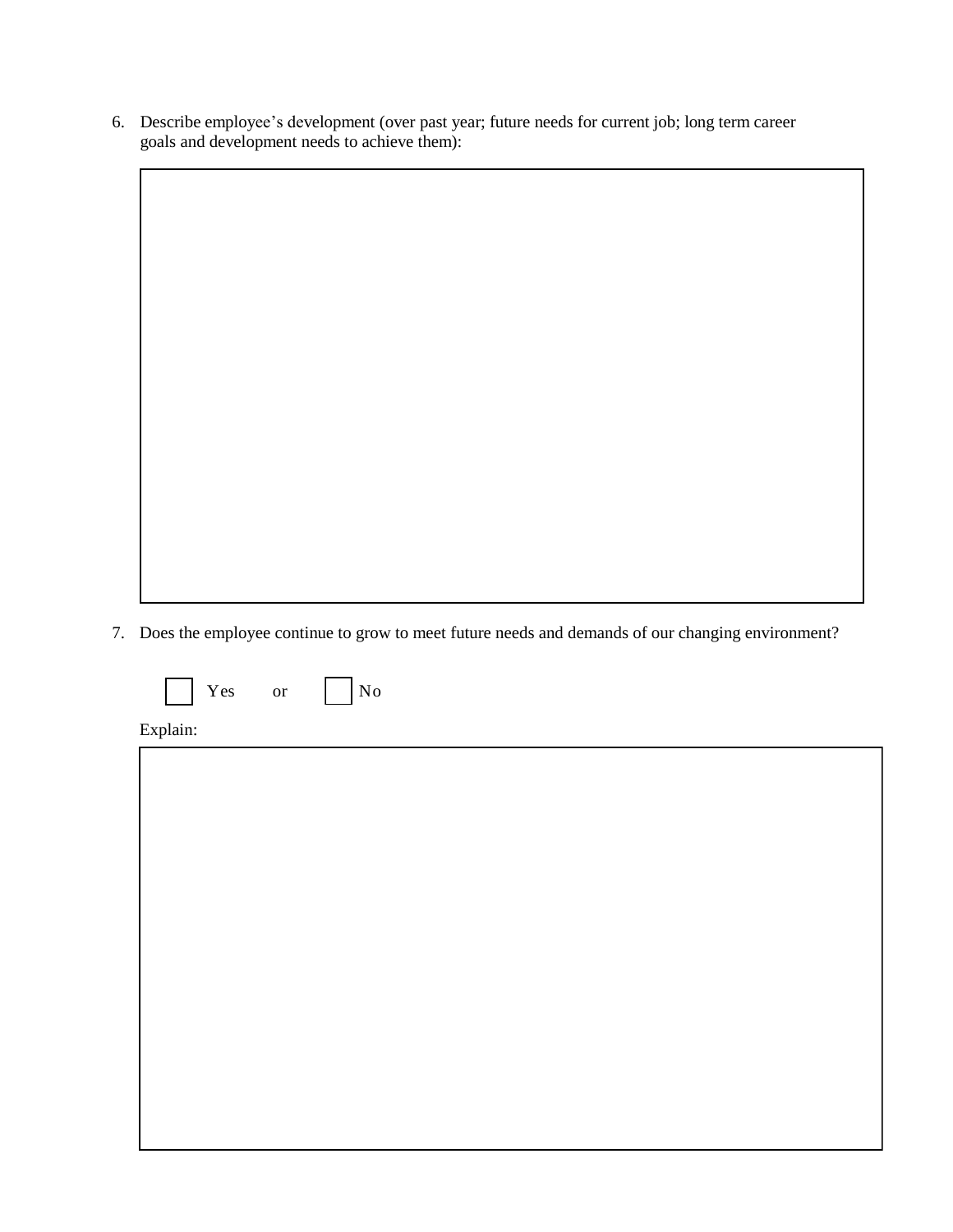8. Does the employee's workload allow for the ability to achieve work/life balance?

| Yes or   | $\rm No$<br>$\mathbf{L}$ |
|----------|--------------------------|
| Explain: |                          |
|          |                          |
|          |                          |
|          |                          |
|          |                          |
|          |                          |
|          |                          |
|          |                          |
|          |                          |
|          |                          |

9. Employee's feedback/constructive suggestions for supervisor: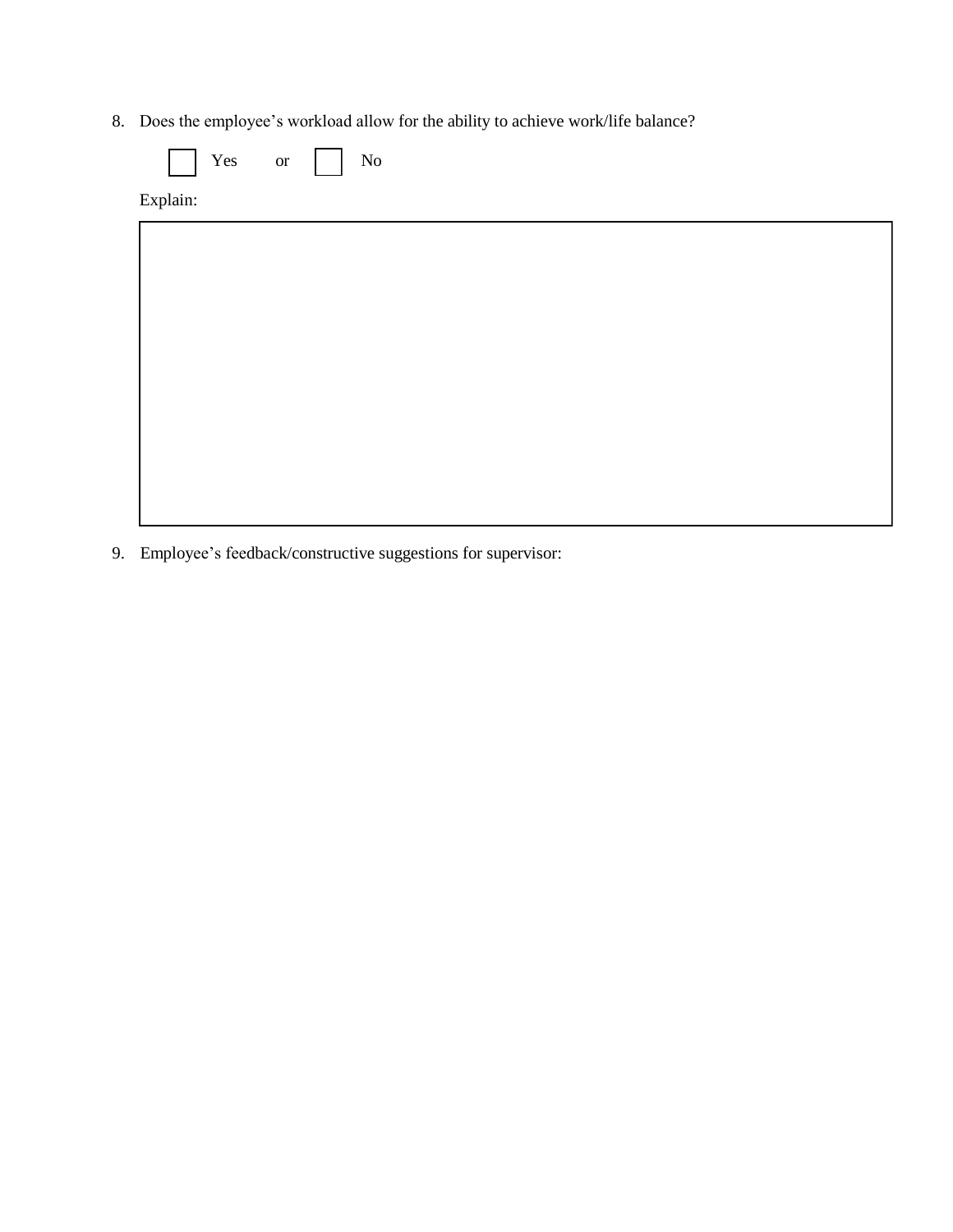10. Anything else the employee or supervisor believes is relevant to the employee's performance and development:

11. Employee meets or exceeds current expectations:



Yes No - \*Supporting documentation needs to be provided and discussed with HR Manager